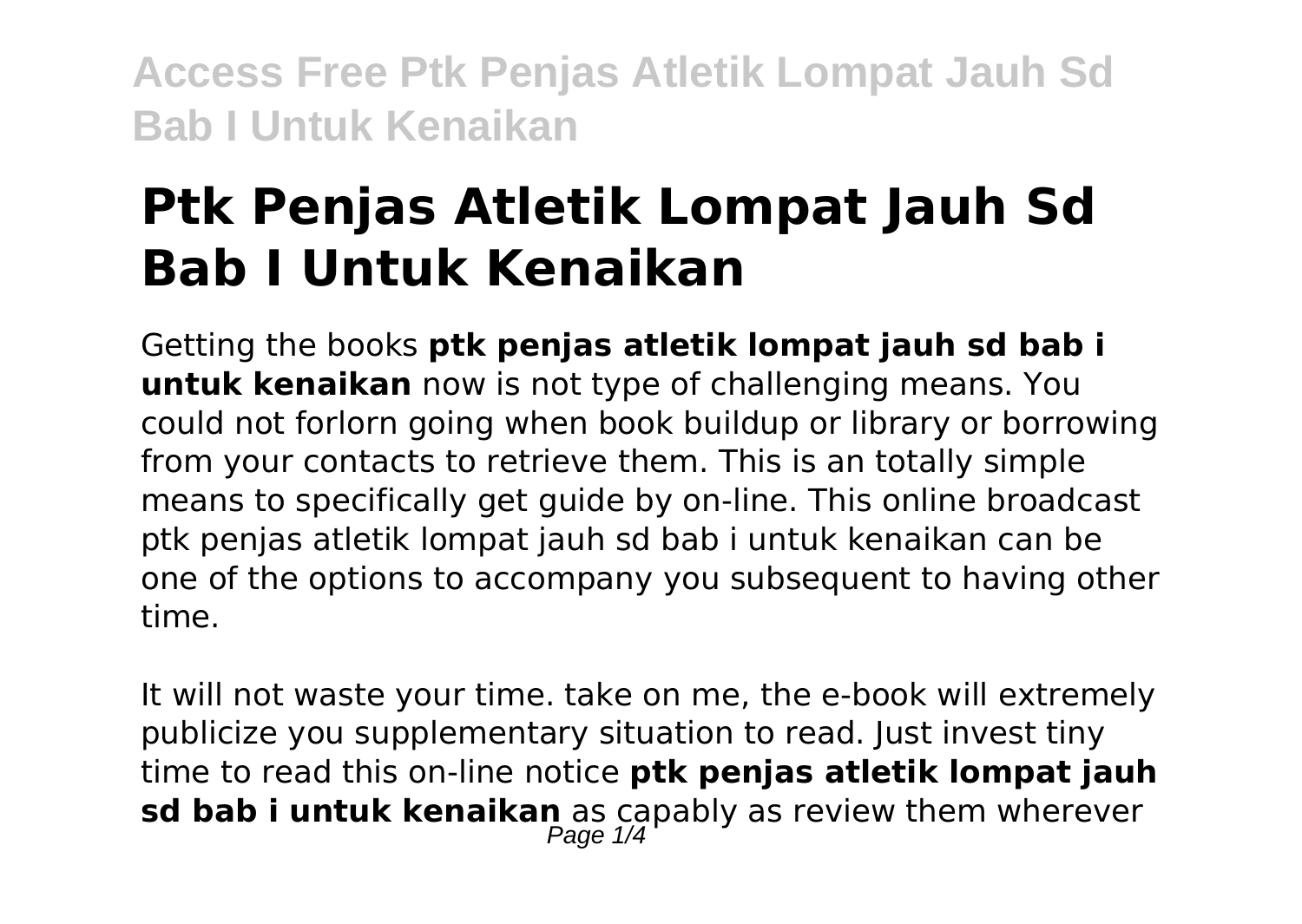you are now.

Talking Book Services. The Mississippi Library Commission serves as a free public library service for eligible Mississippi residents who are unable to read

thomas cromwell the true story of wolf hall, bled cm1 cm2 grammaire orthographe conjugaison, solution manual for numerical methods engineers 6th edition free, kant tu ne sais plus quoi faire il reste la philo, intermittent fasting 101 a simple guide to losing fat building muscle and becoming an alpha male, in praise of wasting time ted 2, engineering mathematics 1, digital painting techniques practical techniques of digital art masters digital art masters series, le dictionnaire de ma vie eric dupond moretti, framemaker working with content updated for 2017 release 7 4x9 7, calendario liturgico 2019, resmed s9 autoset clinical manual pdf, cahier de vacances la bande picsou